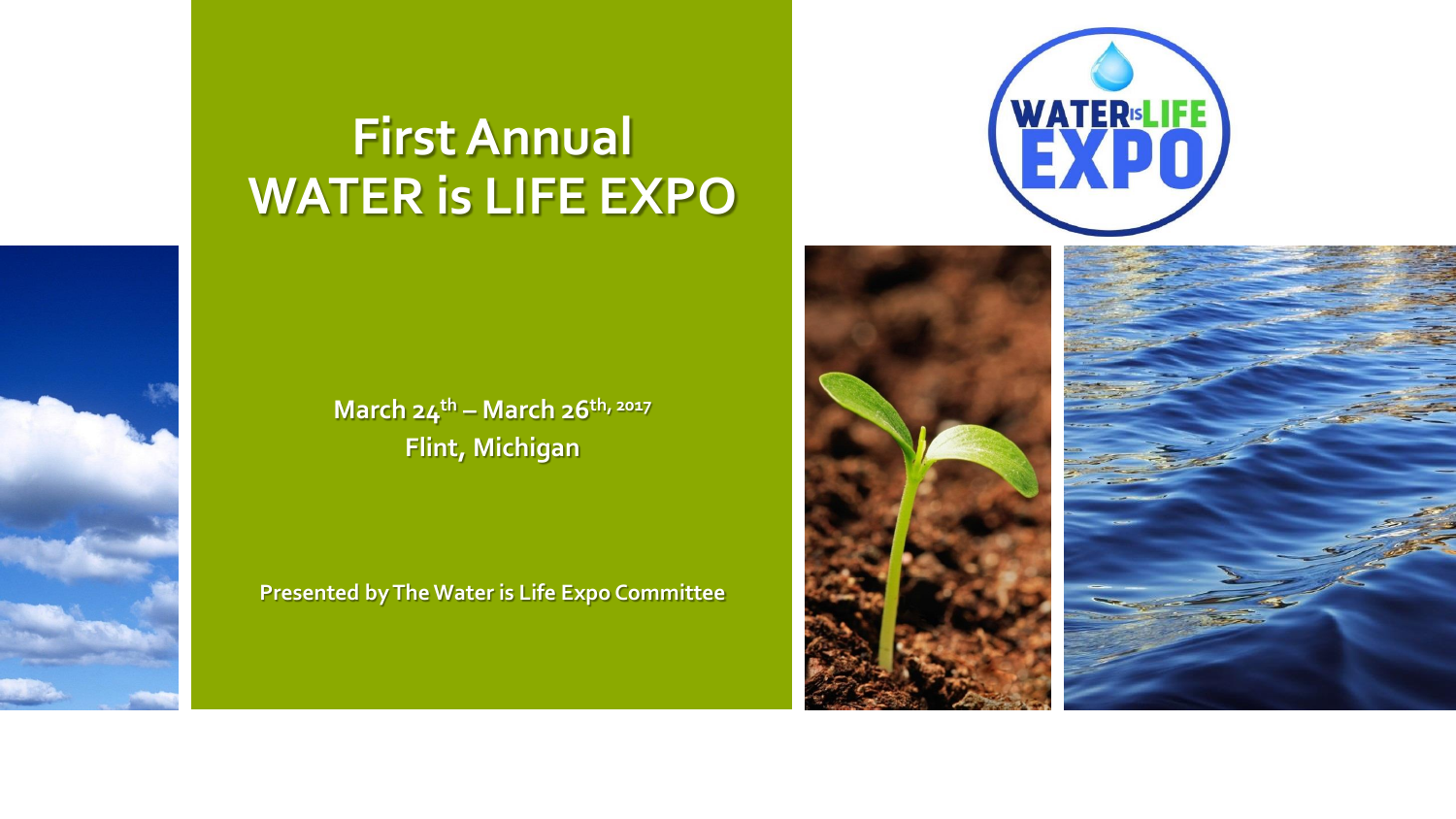## **WATER IS LIFE EXPO COMMITTEE**



### **OVERVIEW**

The Water Is Life Expo has UNITED a collective group of organizations with one common goal = **CLEAN WATER**!

The Water Is Life Expo Committee is a combination of The Standing Rock Committee, Hip Hop 4 Flint, Indigenous Environmental Network, Black Lives Matter Organization, The Hip Hop Caucus and Flint based The Prince of Peace Church a Non-Profit **Organization** 

We have joined forces to present the First Annual Water is Life Expo in Flint, Michigan on March 24, 25, 26<sup>th</sup> 2017.

The Water Is Life Expo Committee will host a fulfilling three (3) day event focusing on education with topics such as water testing, choosing water filters for homes, community involvement, a celebrity and activist panel discussion and a two (2) night concert with performers from all genres of music and culture to show solidarity with the undeniable truth that the need for clean water is UNIVERSAL!

The Water Is Life Expo will be livestreamed on Powwows.com and proceeds will go towards purchasing water filtration systems for Flint, Michigan and Standing Rock families.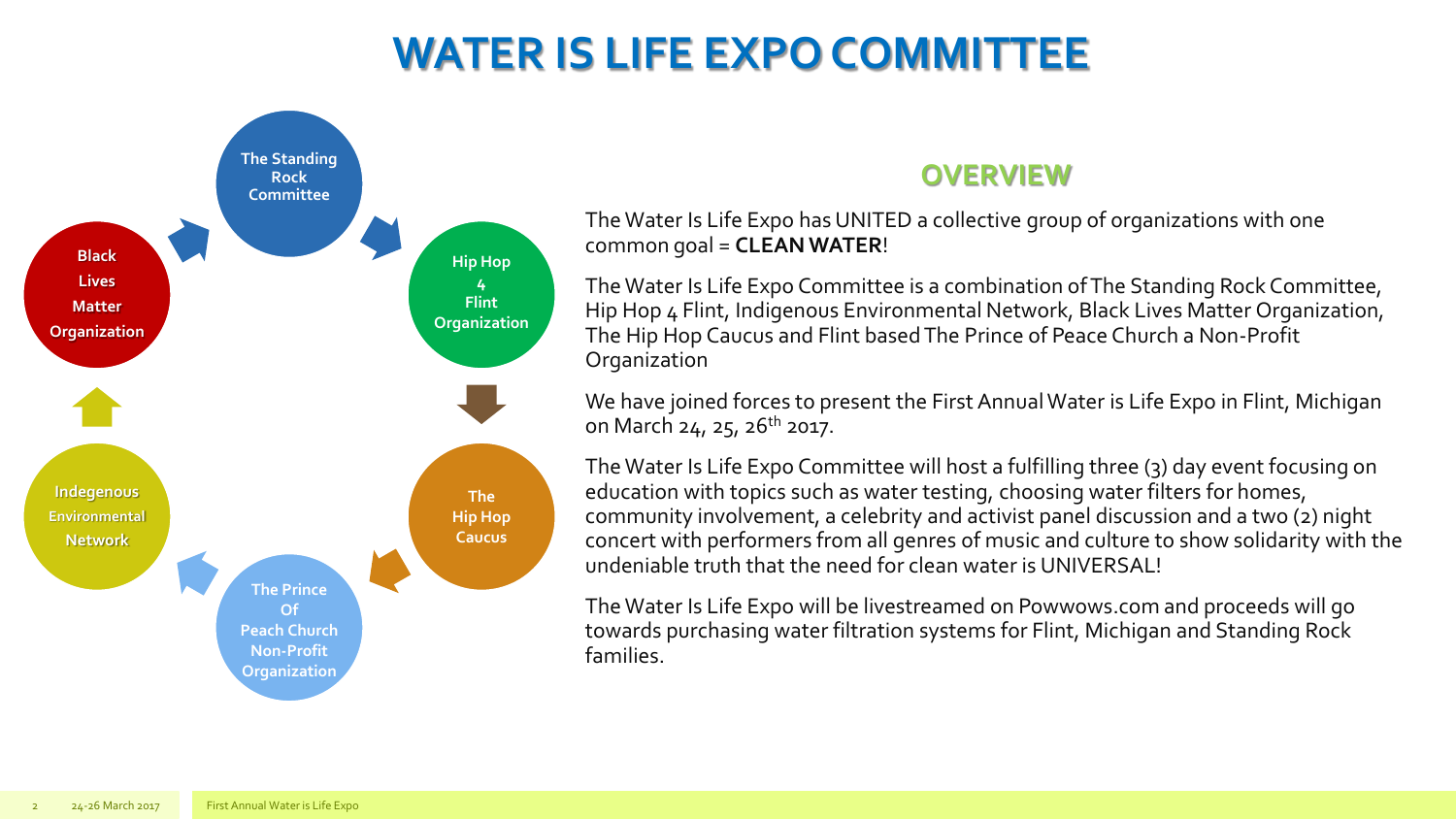### **WATER IS LIFE EXPO SPONSORSHIP PACKAGES**

| <b>TER</b> |
|------------|
|            |
|            |

#### **EARTH PACKAGE (\$1,000 - \$3,000)**

**Company/Brand acknowledged in press release and social media Company/Brand inclusion in all press and media communications pre and post event Logo placement on flyers and all promotional material**



#### **AIR PACKAGE (\$3,500 - \$5,000)**

**Company/Brand acknowledged in press release and social media Company/Brand inclusion in all press and media communications pre and post event Logo placement on flyers and all promotional material Placement on signage at event (step & repeat) Company link posted on website VIP seating/table at post event** 

#### **FIRE PACKAGE (\$6,000 - \$9,000)**



**Company/Brand acknowledged in press release and social media Company/Brand inclusion in all press and media communications pre and post event Logo placement on flyers and all promotional material Placement on signage at event (step & repeat) Company link posted on website VIP seating/table at post event Commemorative Plaque customized with your company/brand Water Filtration System for your home or business | \$100 value Gift Bag (W.I.L.E merchandise and more)**

#### **WATER PACKAGE (\$10,000 - \$20,000)**



**Company/Brand acknowledged in press release and social media Company/Brand inclusion in all press and media communications pre and post event Logo placement on flyers and all promotional material Placement on signage at event (step & repeat) Company link posted on website VIP seating/table at post event Commemorative Plaque customized with your company/brand Water Filtration System for your home or business | \$300 value Gift Bag (W.I.L.E merchandise and more) Music Artist buyout and representation**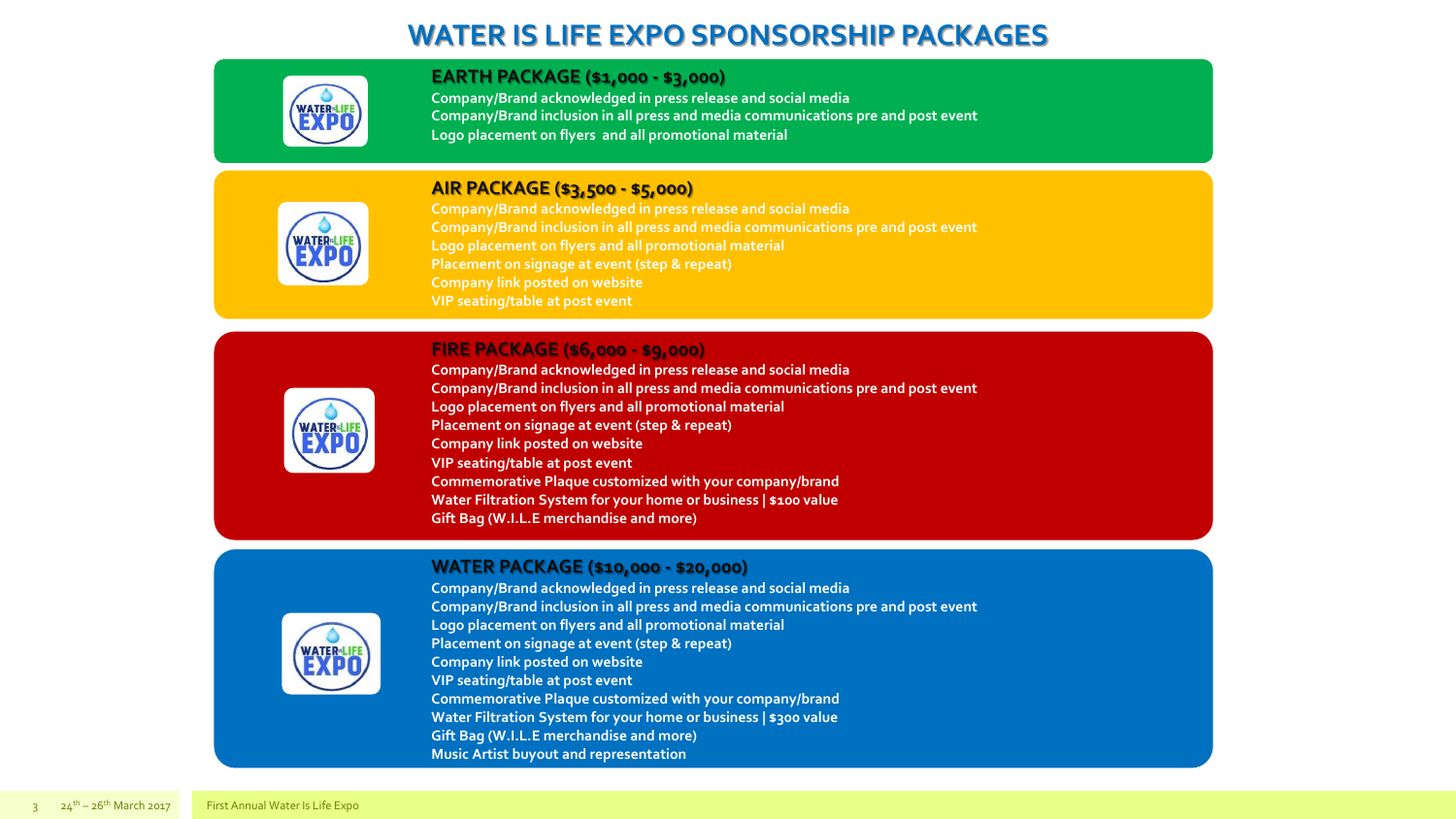## **GET INVOLVED**

#### **VENDOR PARTNERS**

Vendors needed for this event : Food, Products/Merchandise and Resources

#50 (6 feet or 8 feet) Tables Available plus 2 chairs

 $\Box$  \$50 Flat Fee for 2 days | Set up schedule: Friday ? | Saturday 25<sup>th</sup> 10am to 2pm & 6pm to 9pm | Sunday 26<sup>th</sup> 2pm to 9pm

 $\Box$  \$75 Flat Fee for 3 days | Set up schedule: Friday ? | Saturday 25<sup>th</sup> 10am to 2pm & 6pm to 9pm | Sunday 26<sup>th</sup> 2pm to 9pm

To receive full vendor information and registration form or for more information, please contact: waterislifeexpo@gmail.com

#### **SOCIAL MEDIA PARTNERS**

We ask for your support in assisting us by utilizing your proficiencies and networks to bring awareness about The Water is Life Expo and share this event information with your family and friends

Please follow us on Instagram @waterislifeexpo | Facebook – please like our page –  $1^{st}$  Annual Water is Life Expo

| Twitter @waterislifeexpo

#### **LOCAL / NATIONAL MEDIA SUPPORT**

We welcome all media support both locally and national

Please forward an email with DETAILED information on any media interested in covering The Water Is Life Expo to - [waterislifeexpo@gmail.com](mailto:waterislifeexpo@gmail.com) (on the subject line please put: MEDIA COVERAGE FOR W.I.L.E EVENT)

#### **TALENT SUPPORT**

Calling ALL performers from different genres to the MAIN STAGE!!

Please forward any artist information interested in participating in The Water Is Life Expo (on the subject line please put: ARTIST PARTICIPATION)

#### **PAYMENT AND CONTACT INFORMATION**

For sponsorship payments please MAIL CHECK, MONEY ORDER, or CASHIERS CHECK to - Prince of Peace MBC @ 1417 Stevenson Street, Flint, MI 48503

Please ensure it is PAYABLE TO : PRINCE OF PEACE MBC/WATERISLIFE